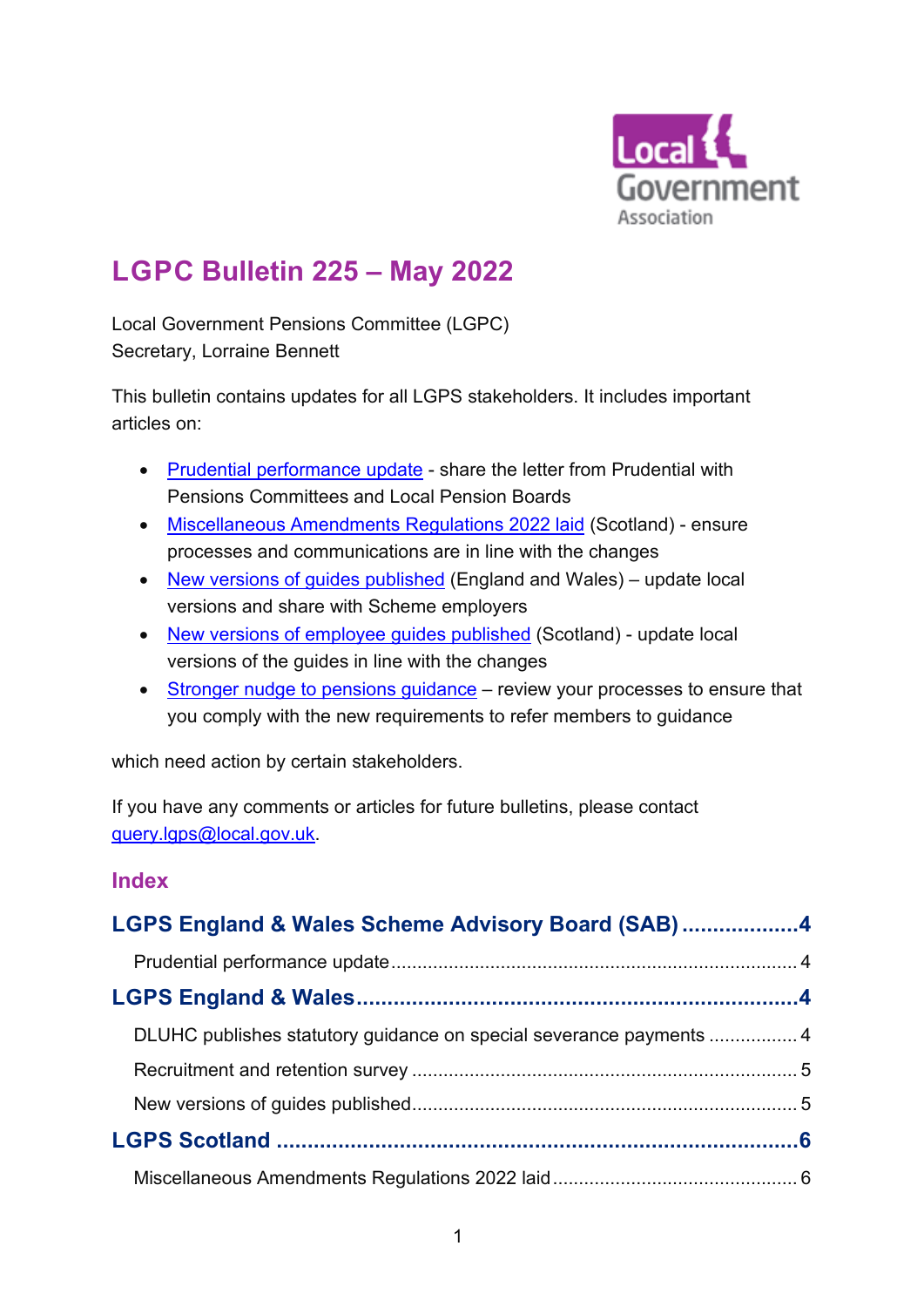| Updates from the Pensions Dashboards Programme (PDP) 12 |  |  |
|---------------------------------------------------------|--|--|
|                                                         |  |  |
|                                                         |  |  |
|                                                         |  |  |
|                                                         |  |  |
|                                                         |  |  |
|                                                         |  |  |
|                                                         |  |  |
|                                                         |  |  |
|                                                         |  |  |
|                                                         |  |  |
|                                                         |  |  |
|                                                         |  |  |
|                                                         |  |  |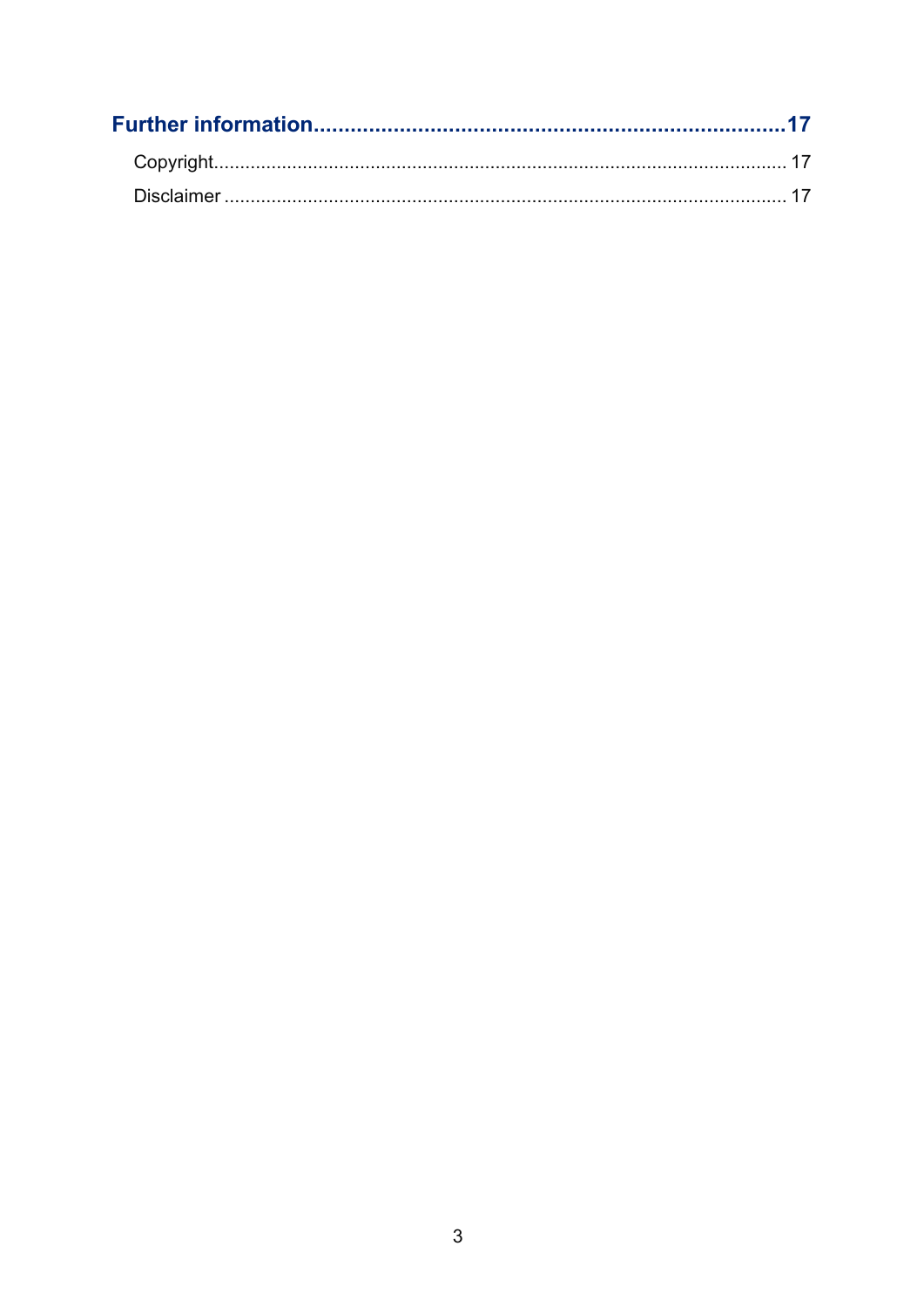# <span id="page-3-1"></span>**LGPS England & Wales Scheme Advisory Board (SAB)**

### <span id="page-3-0"></span>**Prudential performance update**

Representatives from Prudential attended the SAB meeting in December 2021 to discuss the performance issues experienced by administering authorities since November 2020. At that meeting, Prudential agreed to produce a communication to explain:

- the issues that have arisen
- the steps that have and are being taken to resolve the situation, and
- the expected timescales for normal service to be resumed.

Prudential have now written to Jo Donnelly, Head of Pensions at the LGA, to provide this update. Robert Holloway shared the letter with pension managers by email on 13 May 2022.

#### **Action for administering authorities**

If Prudential is your in-house AVC provider, please share the letter from Prudential with your Pensions Committee and Local Pension Board.

# <span id="page-3-2"></span>**LGPS England & Wales**

### <span id="page-3-3"></span>**DLUHC publishes statutory guidance on special severance payments**

On 12 May 2022, DLUHC published [statutory guidance on special severance](https://lgpslibrary.org/assets/cons/lgpsew/20210702_SG.pdf)  [payments.](https://lgpslibrary.org/assets/cons/lgpsew/20210702_SG.pdf) Best Value authorities in England must have regard to the guidance in circumstances in which it may be appropriate to make special severance payments. The guidance also covers approval, disclosure and reporting requirements. The guidance does not apply to authorities in Wales. You can find a list of the bodies the guidance applies to at the end of the guidance.

The guidance confirms that:

- strain cost related to the early payment of LGPS benefits under regulation 30(6) or (7) (flexible retirement, redundancy or efficiency retirement over age 55) does not constitute a special severance payment
- strain cost of awarding additional pension under regulation 31 of the LGPS Regulations 2013 may constitute a special severance payment, depending on the terms of the individual's contract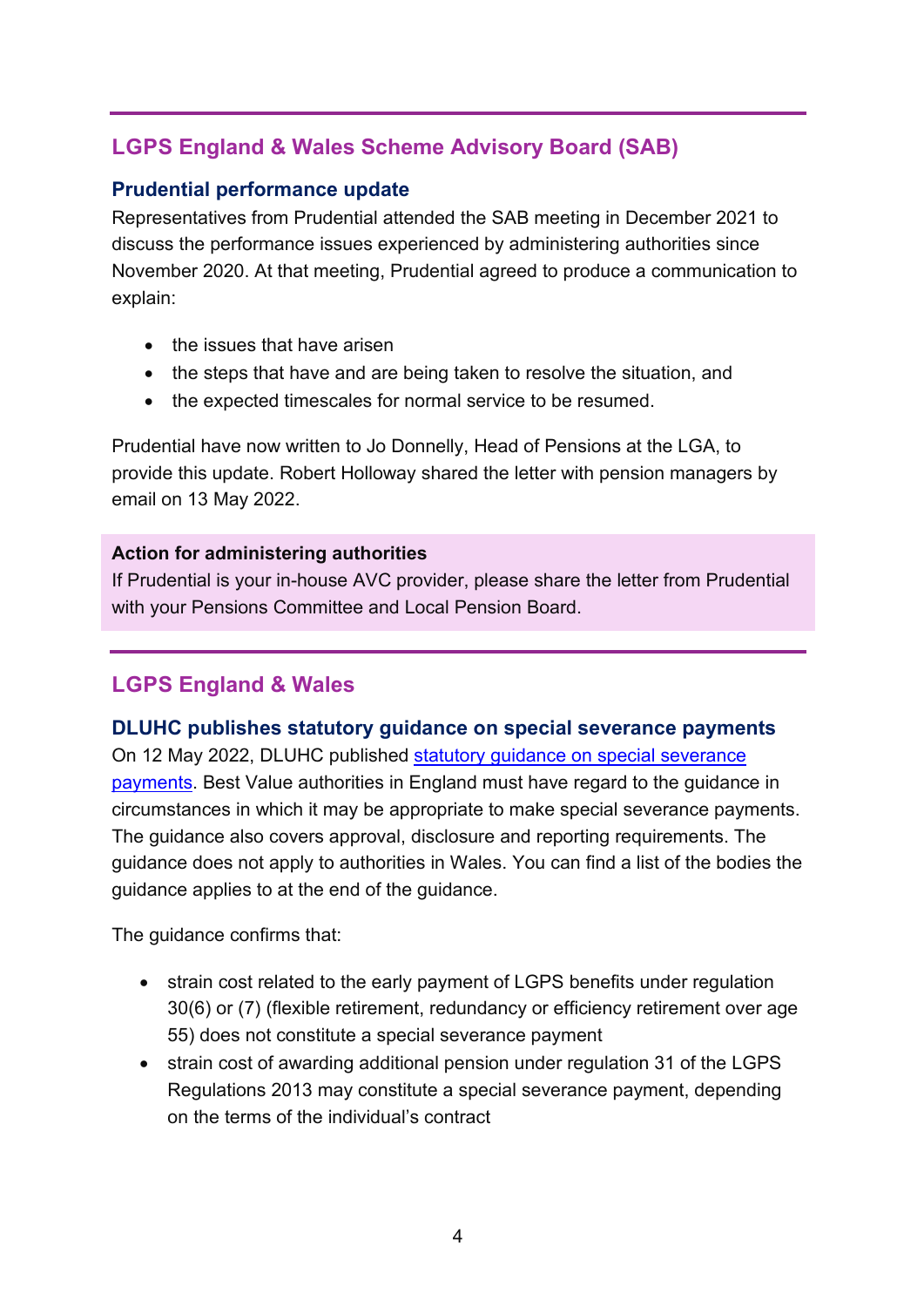• strain cost related to waiving an actuarial reduction when a member retires under regulation 30(5) may constitute a special severance payment, depending on the terms of the individual's contract.

DLUHC consulted on a draft version of this guidance in 2021. You can find links to the original consultation, the LGA response and the Government response on the [Scheme consultations](https://www.lgpsregs.org/schemeregs/consultations.php) page of [www.lgpsregs.org.](http://www.lgpsregs.org/)

#### **Action for administering authorities**

Please inform your Scheme employers about the revised statutory guidance on special severance payments.

### <span id="page-4-1"></span>**Recruitment and retention survey**

Thank you to all administering authorities that responded to our recruitment and retention survey. The survey ran from 12 April to 3 May 2022 and is now closed. Please see [Bulletin 223](https://lgpslibrary.org/assets/bulletins/2022/223.pdf) for more information about the survey.

Lorraine Bennett emailed pension managers on 19 May 2022 providing them with the confidential results of the survey. We will not be publishing the results on our website nor sharing them other than by email. We sent the results to named pension managers only. We did not send the results to any generic email addresses that do not include the manager's name, such as pensions@pensionfund.gov.uk.

If you are a pension manager in England or Wales and you did not receive the survey results, please email [query.lgps@local.gov.uk](mailto:query.lgps@local.gov.uk) to request a copy.

### <span id="page-4-0"></span>**New versions of guides published**

We have published 2022 versions of a number of scheme guides. You can find the latest versions of all our administrator guides and documents on the [Administrator](https://www.lgpsregs.org/resources/guidesetc.php)  [guides and documents](https://www.lgpsregs.org/resources/guidesetc.php) page of [www.lgpsregs.org.](http://www.lgpsregs.org/)

- Employee brief guide version 2.3
- Councillor full guide version 2.2
- Update for councillors in England version 2.2
- Introductory leaflet for councillors in Wales version 1.9
- Retirement planning quide version 1.3
- Annual allowance factsheet for members version 1.9
- HR guide version 4.3 (also available on the [Employer guides and documents](https://www.lgpsregs.org/employer-resources/guidesetc.php) page of [www.lgpsregs.org\)](http://www.lgpsregs.org/)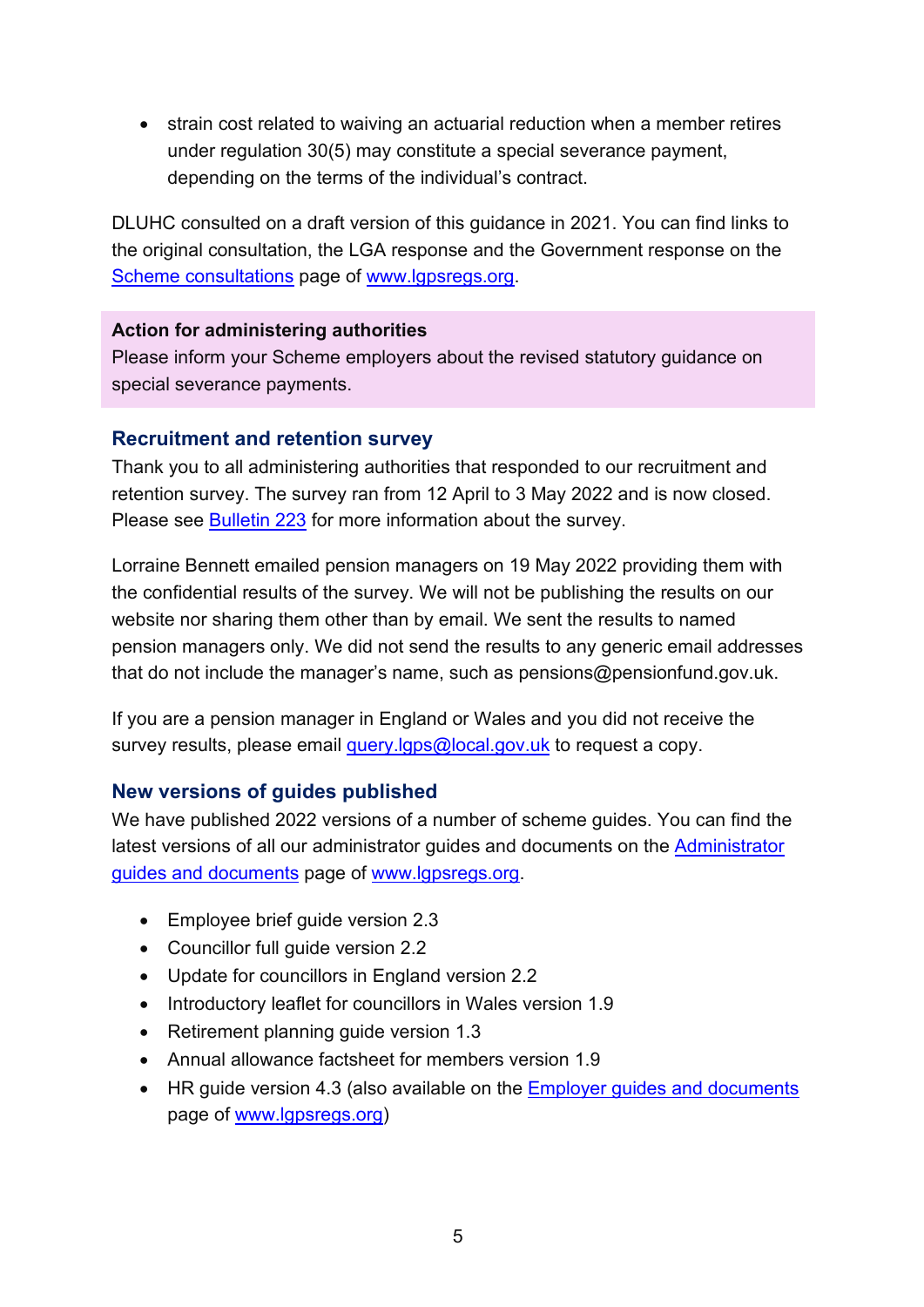We have published Word versions of the guides so that administering authorities can add contact information and any other details specific to their authority. We have published versions that include tracked changes to draw attention to the updates we have made this year.

If you plan to publish a PDF version of the guides, you may need to take additional steps to ensure that they comply with the Public Sector Bodies (Websites and [Mobile Applications\) \(No. 2\) Accessibility Regulations 2018](https://www.legislation.gov.uk/uksi/2018/952/contents/made) (which we covered in [Bulletin 190\)](https://www.lgpslibrary.org/assets/bulletins/2019/190.pdf). You can find more information online about:

- How to [Create accessible PDFs](https://support.microsoft.com/en-gb/office/create-accessible-pdfs-064625e0-56ea-4e16-ad71-3aa33bb4b7ed?ui=en-us&rs=en-gb&ad=gb)
- [Creating accessible PDFs in Adobe Acrobat.](https://helpx.adobe.com/uk/acrobat/using/creating-accessible-pdfs.html)

You may need to take extra steps to tag tables correctly.

### **Action for administering authorities**

Please update your versions of the guides in line with the changes and let your Scheme employers know that about the latest version of the HR guide.

# <span id="page-5-1"></span>**LGPS Scotland**

### <span id="page-5-0"></span>**Miscellaneous Amendments Regulations 2022 laid**

On 3 May 2022, the Scottish Government laid [The Local Government Pension](https://www.legislation.gov.uk/ssi/2022/153/introduction/made)  [Scheme \(Scotland\) \(Miscellaneous Amendments\) Regulations 2022.](https://www.legislation.gov.uk/ssi/2022/153/introduction/made) The regulations come into force on 1 June 2022. Several changes have backdated effect.

In the main, the regulations:

- clarify the rules allowing deferred members who left before 1 April 2015 to elect for early payment between 55 and 60 without needing their former employer's consent
- allow pension credit members who were awarded the credit under the Local Government Pension Scheme (Scotland) Regulations 1998 or under the Local Government Pension Scheme (Administration) (Scotland) Regulations 2008 to elect for early payment at a reduced rate on or after age 55, rather than on or after age 60
- amend how survivor partner pensions are calculated so that male survivors of opposite-sex marriages, survivors of same-sex marriages and surviving same-sex civil partners are placed in a similar position to female survivors of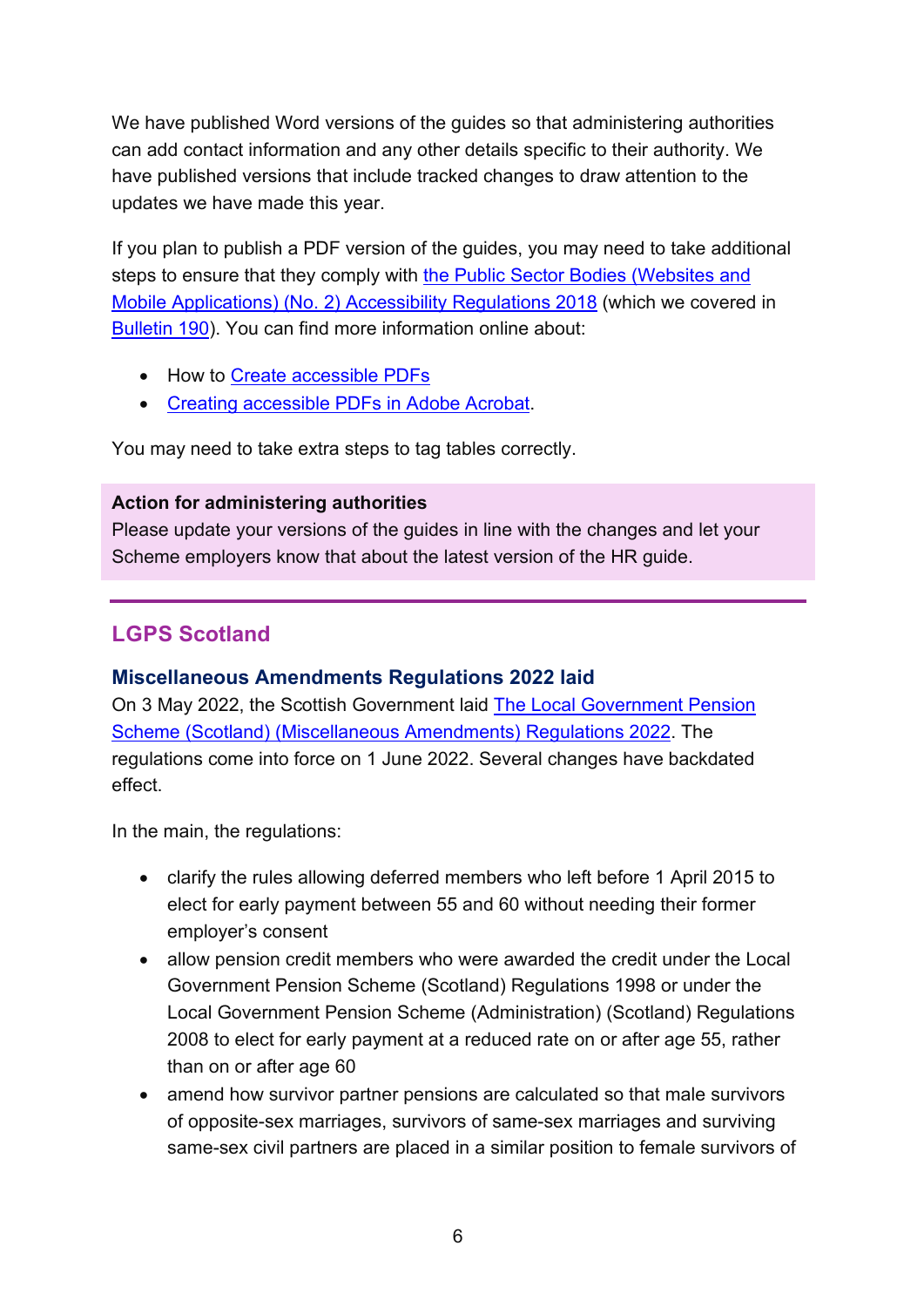male married members. The amendments apply to all deaths on or after 5 December 2005

- provide more flexibilities when dealing with exiting employers
- allow amendments to employer contribution rates in between valuations
- amend the cost cap figure from 15.5 per cent to 15.2 per cent, correcting an error identified by the Government Actuary's Department.

The Scottish Public Pensions Agency (SPPA) consulted on the regulations between 1 November 2021 and 21 January 2022, which we covered in [Bulletin 216.](https://lgpslibrary.org/assets/bulletins/2021/216.pdf) The SPPA published [Circular 2022/04](https://www.lgpslibrary.org/assets/sppacirc/202204.pdf) responding to the consultation on 9 May 2022. The SPPA decided not to proceed with the proposed changes to the underpin and cohabiting partner pensions. You can view the consultation documents on the [Scheme consultations](https://www.scotlgpsregs.org/schemeregs/consultations.php) page of [www.scotlgpsregs.org.](http://www.scotlgpsregs.org/)

On 23 May 2022, we published [Bulletin 224 –](https://lgpslibrary.org/assets/bulletins/2022/224.pdf) Scotland. The Bulletin provides our commentary on the regulations. We have also updated [the timeline regulations](https://www.scotlgpsregs.org/schemeregs/index.php) on www.scotlapsregs.org.

#### **Action for administering authorities**

Ensure your processes and communications are in line with the changes.

#### <span id="page-6-0"></span>**New versions of employee guides published**

On 25 May 2022, Steven Moseley emailed administering authorities letting them know we have published version 2.2 of the employee brief guide, version 2.1 of the councillor brief guide and version 1.1 of the retirement planning guide.

We have published Word versions of the guides so that administering authorities can add contact information and any other details specific to their authority.

If you plan to publish a PDF version of the guide, you may need to take additional steps to ensure that it complies with [the Public Sector Bodies \(Websites and Mobile](https://www.legislation.gov.uk/uksi/2018/952/contents/made)  [Applications\) \(No. 2\) Accessibility Regulations 2018](https://www.legislation.gov.uk/uksi/2018/952/contents/made) (which we covered in [Bulletin](https://www.lgpslibrary.org/assets/bulletins/2019/190.pdf)  [190\)](https://www.lgpslibrary.org/assets/bulletins/2019/190.pdf). You can find more information online about:

- How to [Create accessible PDFs](https://support.microsoft.com/en-gb/office/create-accessible-pdfs-064625e0-56ea-4e16-ad71-3aa33bb4b7ed?ui=en-us&rs=en-gb&ad=gb)
- [Creating accessible PDFs in Adobe Acrobat.](https://helpx.adobe.com/uk/acrobat/using/creating-accessible-pdfs.html)

You may need to take extra steps to tag tables correctly.

You can access the new versions (including documents showing the changes) from [the Administrator guides and documents page](https://www.scotlgpsregs.org/resources/guidesetc.php) of [www.scotlgpsregs.org.](http://www.scotlgpsregs.org/)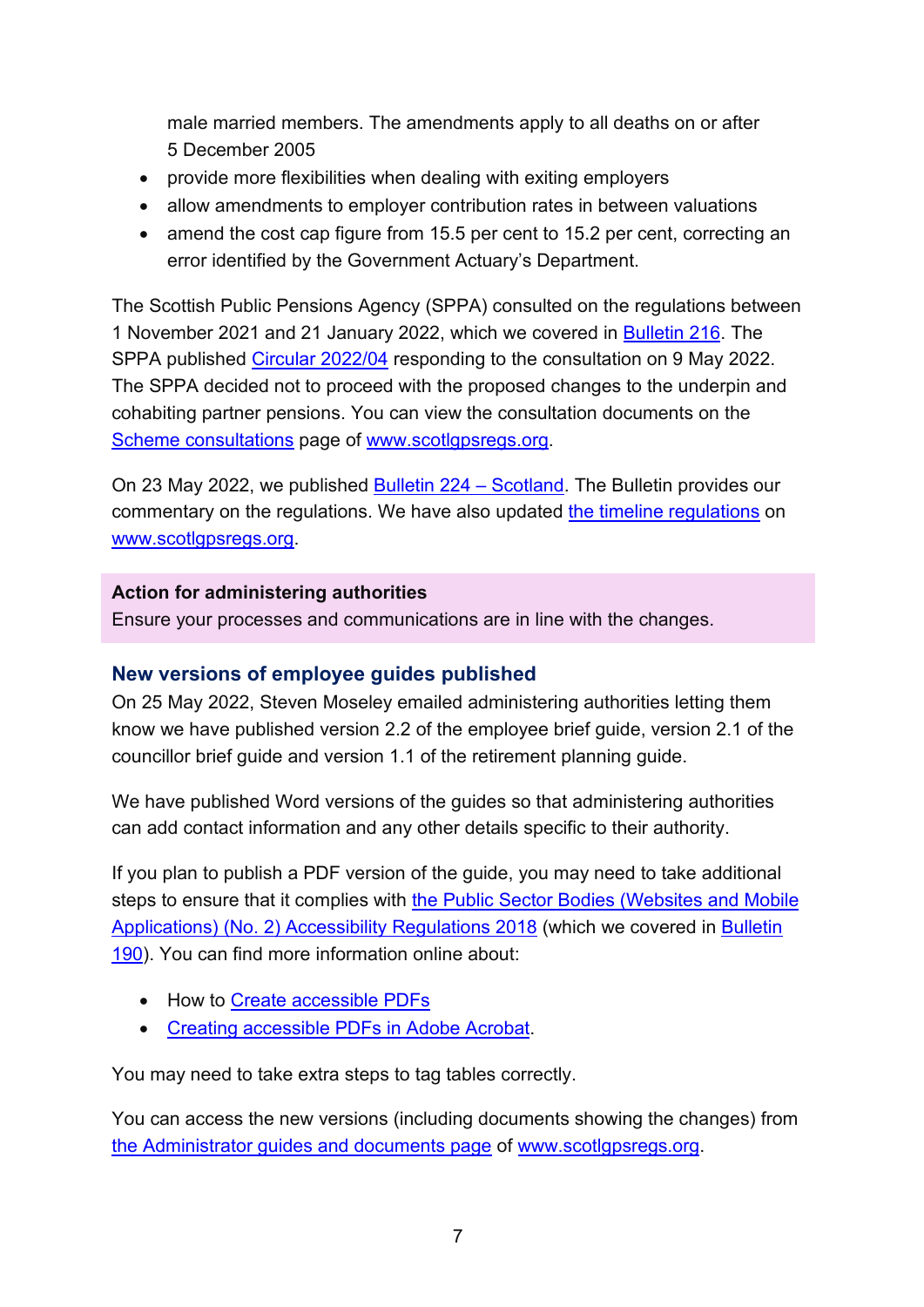#### **Action for administering authorities**

Please update your versions of the guides in line with the changes.

#### <span id="page-7-0"></span>**Proposed merger**

Lothian Pension Fund and Falkirk Council Pension Fund have announced that they are exploring the possibility of a merger of their operations. The two funds have been working successfully together for over a decade. Work to take this proposal forward will continue this year, subject to approval by the City of Edinburgh Council and Falkirk Council, and regulatory approval in Scotland and the UK.

You can direct any questions or requests for further information to:

- Lothian Pension Fund at [www.lpf.org.uk](http://www.lpf.org.uk/) or [enquiry@lpf.org.uk](mailto:enquiry@lpf.org.uk)
- Falkirk Council Pension Fund at [www.falkirkpensionfund.org](http://www.falkirkpensionfund.org/) or [pensions@falkirk.gov.uk.](mailto:pensions@falkirk.gov.uk)

### <span id="page-7-1"></span>**HMRC**

#### <span id="page-7-2"></span>**Pension schemes newsletter 138**

HMRC published [Pension schemes newsletter 138](https://www.gov.uk/government/publications/pension-schemes-newsletter-138-april-2022) on 29 April 2022.

The newsletter contains articles covering:

- HMRC has updated its annual allowance calculator to include the 2022 to 2023 tax year
- changes to Scheme Pays reporting deadlines in some cases following the introduction of the Registered Pension Schemes (Miscellaneous Amendments) Regulations 2022 (see **Bulletin 223** for more information)
- a reminder to take action now to migrate your pension scheme to the [Managing Pension Schemes service](https://www.gov.uk/guidance/migrating-your-pension-scheme-to-the-managing-pension-schemes-service)
- accounting for tax returns for the quarter ending 31 March 2022 must be submitted through the Managing Pension Schemes service.

### <span id="page-7-3"></span>**TPO**

### <span id="page-7-4"></span>**Latest news from the Pensions Ombudsman (TPO)**

#### **New online application form launched**

TPO recently launched an enhanced [online application form.](https://www.pensions-ombudsman.org.uk/submit-complaint) The more user-friendly form is also smarter, with customers only required to answer relevant questions.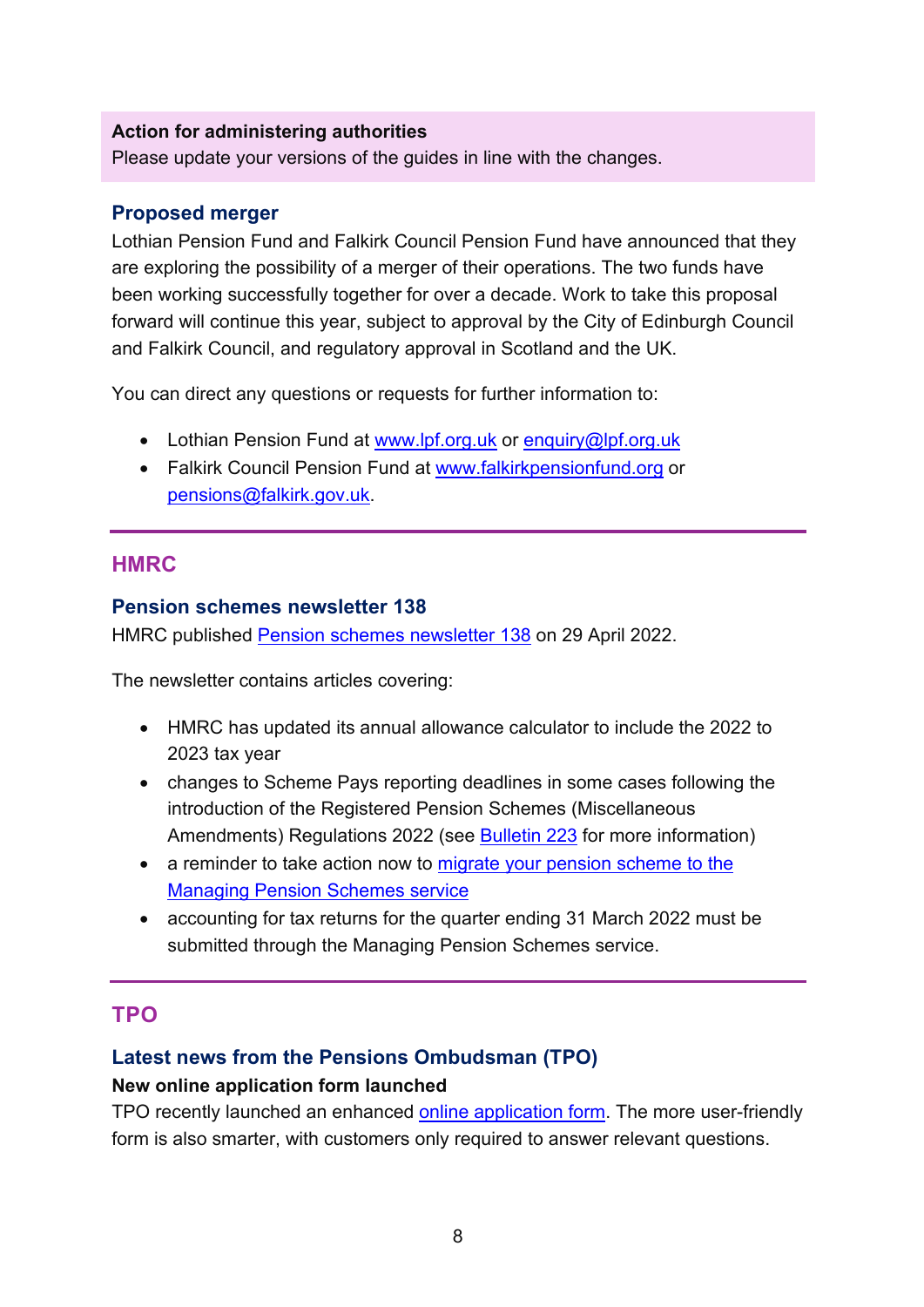### **TPO webinars**

Booking is now open for the following webinars:

- [Volunteering at TPO](https://us02web.zoom.us/meeting/register/tZcvdu-hrz8jGNOwtn2L1pJT-GmJqvRMrT-2) Tuesday 7 June, 1pm
- [How to avoid the Ombudsman](https://us02web.zoom.us/meeting/register/tZIlfu-uqTovG9WHa-n184icYmlm457pUaRP) Tuesday 19 July, 10am
- [How to avoid the Ombudsman](https://us02web.zoom.us/meeting/register/tZYod-ysqTwoH9dTqqwlmlgqcJi9ySPP17hy) Tuesday 19 July, 2pm.

### <span id="page-8-0"></span>**TPO determination CAS-29778-J8R1**

TPO recently upheld a complaint concerning an application for ill health retirement from active status in the LGPS. You can read the [Ombudsman's determination](https://www.pensions-ombudsman.org.uk/decision/2022/cas-29778-j8r1/local-government-pension-scheme-lgps-london-borough-waltham-forest) on the TPO website.

The Ombudsman:

- awarded £1,000 to the complainant for the distress and inconvenience caused by her former employer's failure to consider her ill health application properly
- directed that the employer will review the application for ill health retirement from active status in the LGPS, nominating a new IRMP who has not been involved with the matter previously
- awarded the complainant a further £500 from the administering authority because of its failure to consider her complaint at stage two of the Internal Disputes Resolution Procedure in a timely manner.

### <span id="page-8-1"></span>**TPR**

#### <span id="page-8-2"></span>**Enforcement and prosecution policies consultation**

On 4 May 2022, TPR launched a consultation on its new consolidated and simpler draft enforcement policy and an updated prosecution policy. The [Enforcement and](https://www.thepensionsregulator.gov.uk/en/document-library/consultations/enforcement-and-prosecution-policies-consultation)  [prosecution policies consultation](https://www.thepensionsregulator.gov.uk/en/document-library/consultations/enforcement-and-prosecution-policies-consultation) will close on 24 June 2022.

The [Draft scheme management enforcement policy](https://www.thepensionsregulator.gov.uk/en/document-library/draft-regulatory-and-enforcement-policies/draft-scheme-management-enforcement-policy) will replace existing policies for defined benefit, defined contribution and public service pension schemes. The [Draft](https://www.thepensionsregulator.gov.uk/en/document-library/draft-regulatory-and-enforcement-policies/draft-prosecution-policy)  [prosecution policy](https://www.thepensionsregulator.gov.uk/en/document-library/draft-regulatory-and-enforcement-policies/draft-prosecution-policy) explains how TPR will approach the prosecution of workplace pension criminal offences or offences that are otherwise related to TPR functions.

Both policies have been updated to include the new powers granted to TPR in the [Pension Schemes Act 2021.](https://www.legislation.gov.uk/ukpga/2021/1/contents)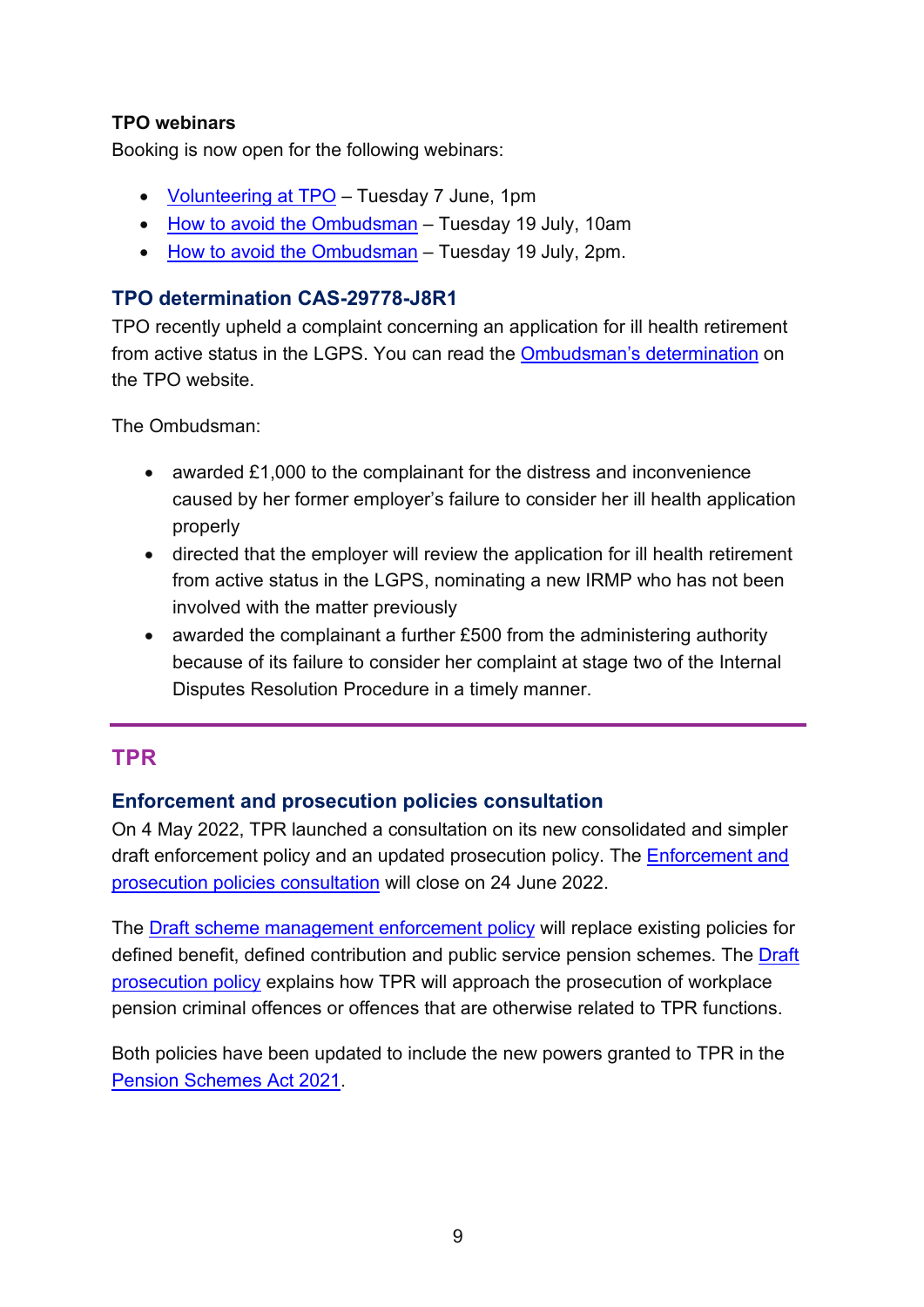### <span id="page-9-1"></span>**Other news and updates**

#### <span id="page-9-2"></span>**Data subject access requests documents published**

On 11 May 2022, Lorraine Bennett emailed administering authorities to let them know that we have published a collection of documents to assist them in dealing with data subject access requests (DSARs). The documents were requested by the National Technical Group. They deal with the increasing number of requests from claims management companies relating to past transfers out.

The following documents have been produced by Squire Patton Boggs:

- guidance for handling DSARs
- procedure for handling DSARs
- template acknowledgement letter
- template response letter
- template acknowledgement letter requesting more information
- template acknowledgement and deadline extension letter.

You can find the documents on the:

- [Administrator guides and documents](https://www.lgpsregs.org/resources/guidesetc.php) page of [www.lgpsregs.org](http://www.lgpsregs.org/)
- [Administrator guides and documents](https://www.scotlgpsregs.org/resources/guidesetc.php) page of [www.scotlgpsregs.org.](http://www.scotlgpsregs.org/)

In the 'Filter' option on the right-hand side, select 'Subject' to display all documents related to data subject access requests.

#### <span id="page-9-0"></span>**Stronger nudge to pensions guidance – new documents**

On 10 May 2022, Lorraine Bennett emailed all administering authorities to tell them that we have published version 1 of a technical guide on the new stronger nudge to pensions guidance requirements. The new requirements come into effect from 1 June 2022. On 27 May 2022, we published version 2 of the guide.

On 27 May 2022, Steven Moseley emailed administering authorities letting them know that we have published a 'getting guidance' insert document. The document is provided for authorities to insert with their relevant AVC letters. In our view, doing so will meet the legal requirement to refer members to quidance where it applies. The document also includes a Pension Wise declaration form for the member to confirm if they have received guidance or are opting out of guidance. For authorities in England and Wales, the email also told them that we have published version 2 of the AVC risk warning document. The document now reflects the new requirements to refer members to guidance.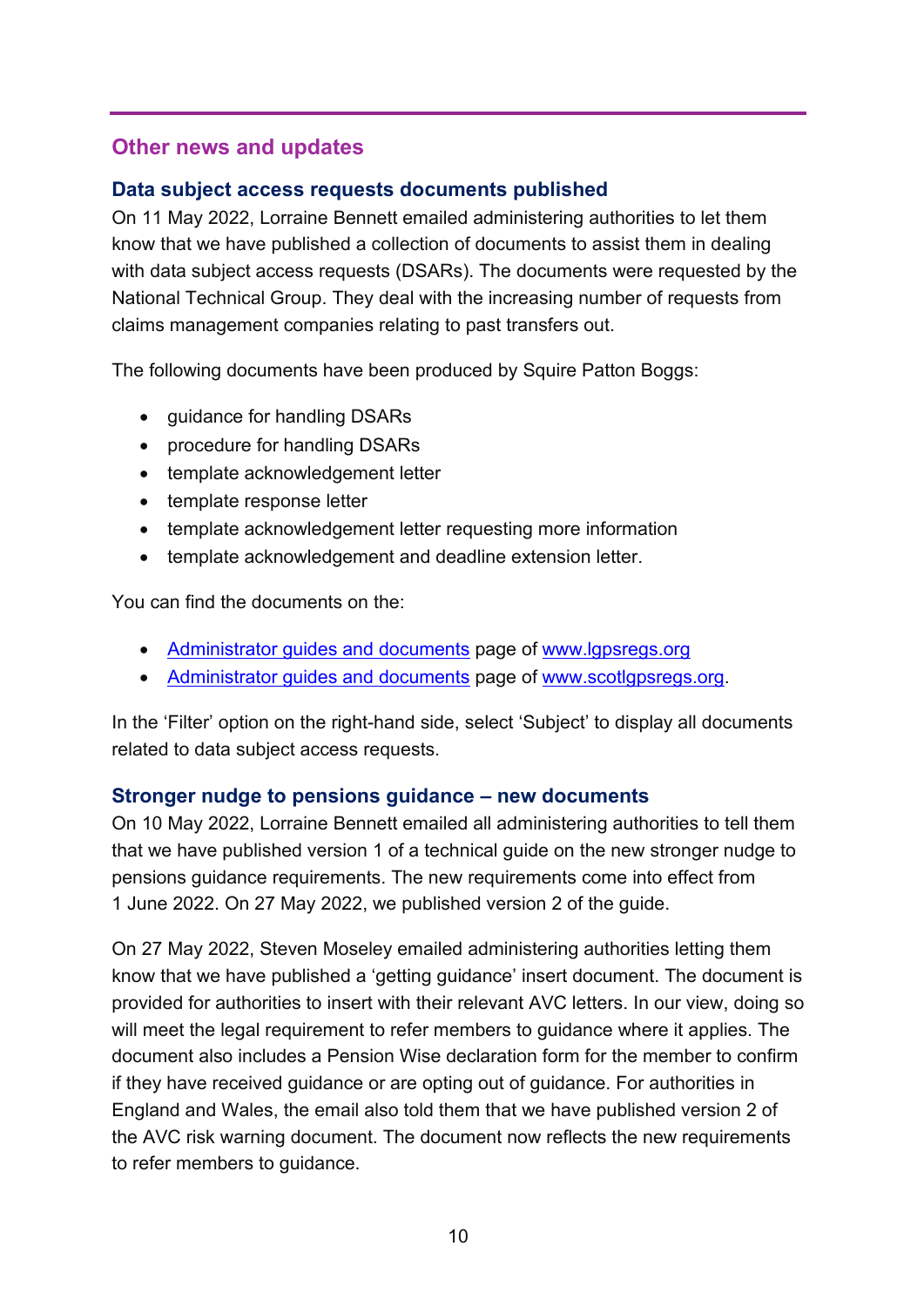You can access the documents on the:

- [Administrator guides and documents](https://www.lgpsregs.org/resources/guidesetc.php) page of [www.lgpsregs.org](http://www.lgpsregs.org/)
- [Administrator guides and](https://www.scotlgpsregs.org/resources/guidesetc.php) documents page of [www.scotlgpsregs.org.](http://www.scotlgpsregs.org/)

### **Action for administering authorities**

Review the documents and ensure that you are complying with the new requirements to refer members to guidance.

[A booking tool for administrators to book a](https://www.moneyhelper.org.uk/en/pensions-and-retirement/pension-wise/pension-wise-providers) Pension Wise appointment on behalf of a member is now available on the MoneyHelper website. TPR has updated its [Communicating and reporting guidance](https://www.thepensionsregulator.gov.uk/en/document-library/scheme-management-detailed-guidance/communications-and-reporting-detailed-guidance/6-communicating-and-reporting) to include a link to the booking tool.

### <span id="page-10-0"></span>**Communications Working Group minutes published**

We have published the minutes of the Communications Working Group meeting that took place on 26 April 2022. At the meeting, the Group discussed:

- working practices as a result of COVID-19
- the new member website
- member engagement
- McCloud communications.

You can find the minutes from this and earlier meetings of the Group, and the Group's workplan on the:

- [Communications Working Group](https://www.lgpsregs.org/bulletinsetc/cwgminutes.php) page of [www.lgpsregs.org](http://www.lgpsregs.org/) and
- [Communications Working Group](https://www.scotlgpsregs.org/bulletinsetc/cwgminutes.php) page of [www.scotlgpsregs.org.](http://www.scotlgpsregs.org/)

### <span id="page-10-1"></span>**Online pension surgeries**

We delivered our first online pension surgery on 12 May 2022. Over 120 people attended the two-hour surgery covering the non-Club transfers out guide. We would like to thank everyone who attended and participated. The surgery was structured around questions from the participants submitted before and during the event. Feedback from the event has been very positive. If you attended the event, please complete the feedback survey so that we can take your views into account as we plan future sessions.

We are currently planning the next surgery which will cover the stronger nudge regulations. We will provide more information about this session including how to book and submit questions in advance of the event in the coming weeks.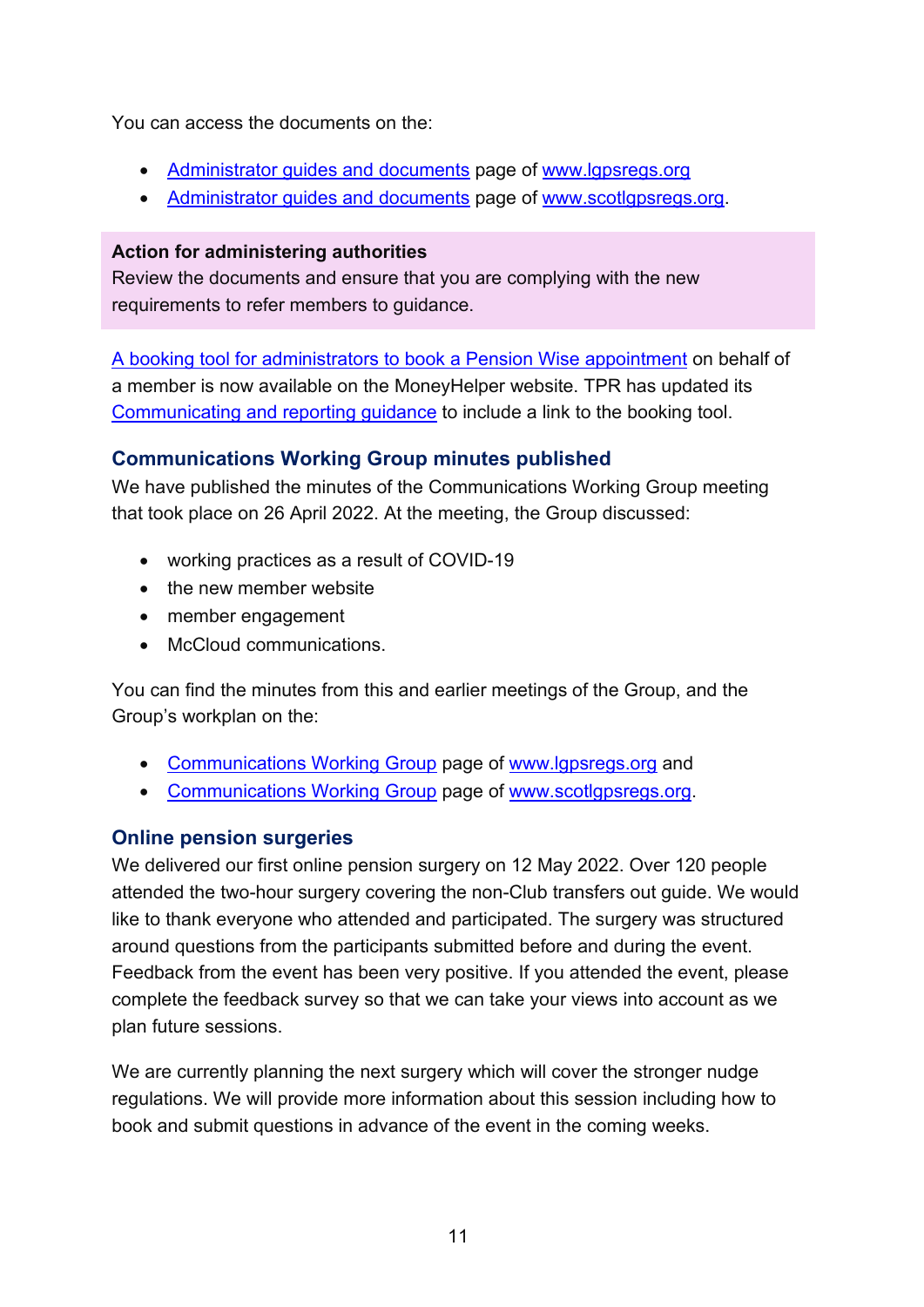### <span id="page-11-0"></span>**New senior pensions secretary**

We are very pleased to welcome a new senior pensions secretary to the team supporting the Scheme Advisory Board (England and Wales). Jeremy Hughes joined the team from DLUHC this month. You can find Jeremy's contact details in the [LGPS contact details](#page-15-0) section.

### <span id="page-11-1"></span>**Stewardship framework launched**

The National LGPS Framework for Stewardship Services went live this month. Please see the [Press release from the National LGPS Frameworks](https://lgpslibrary.org/assets/bulletins/2022/225AppA.pdf) for more information about the launch.

Services within the Framework are available across four specialist lots:

- Lot 1: voting services
- Lot 2: engagement services
- Lot 3: voting and engagement services
- Lot 4: stewardship reporting and projects.

You can find more information on the [National LGPS Frameworks website](https://www.nationallgpsframeworks.org/stewardship-services-0) or by contacting [NationalLGPSFrameworks@norfolk.gov.uk.](mailto:NationalLGPSFrameworks@norfolk.gov.uk)

### <span id="page-11-2"></span>**Updates from the Pensions Dashboards Programme (PDP) Progress insights April 2022**

The PDP published its [April 2022 progress update report](https://www.pensionsdashboardsprogramme.org.uk/2022/04/27/april-2022-progress-update-report/) on 27 April 2022. On 29 April 2022 Chris Curry, PDP Principal, published a blog covering that report and hosted a webinar expanding on its content. You can read the [PDP progress insights](https://www.pensionsdashboardsprogramme.org.uk/2022/04/29/pensions-dashboards-progress-insights-april-2022/) on the PDP website. The blog covers:

- the need for pension schemes to act now to prepare for dashboards
- timelines and what to expect from DWP and the PDP
- ISP market development
- data matching and the need for improved data quality
- the process for partial matches.

#### **Blog on consumer protection**

David Reid, PDP Head of Policy, published a [blog covering the consumer protection](https://www.pensionsdashboardsprogramme.org.uk/2022/05/11/consumer-protection-for-pensions-dashboards/)  [landscape for pensions dashboards.](https://www.pensionsdashboardsprogramme.org.uk/2022/05/11/consumer-protection-for-pensions-dashboards/)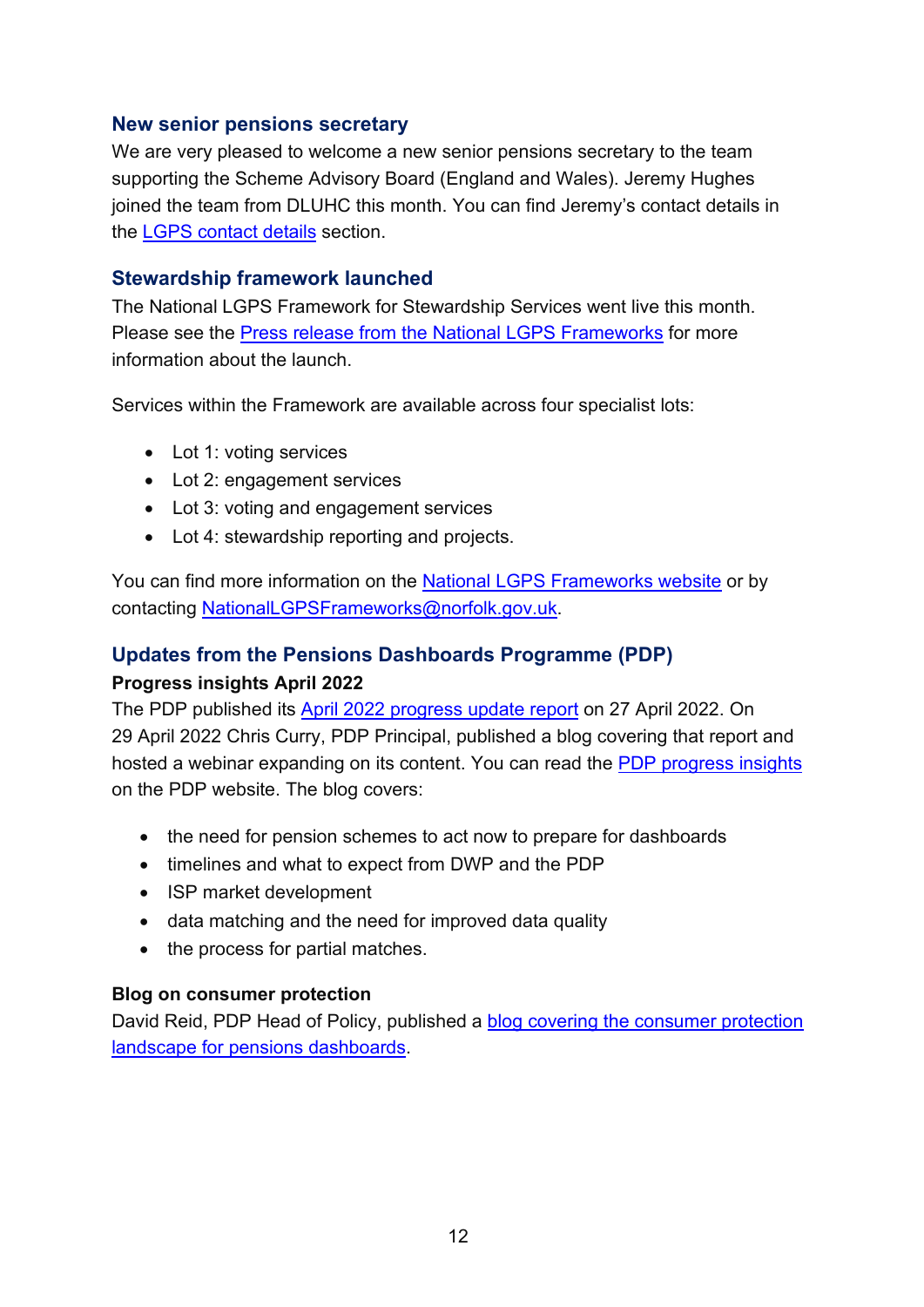# <span id="page-12-0"></span>**Training**

### <span id="page-12-1"></span>**Fundamentals training programme 2022**

We are pleased to announce our Fundamentals training programme for 2022. We will be running the training online and in person at two locations – London and Birmingham.

Fundamentals is a three-day training course aimed at elected members and others who attend pension committees and local pension boards. Past delegates include elected members, trade union representatives, member and employer representatives, officers who support committees and private sector organisations that provide services to administering authorities. The course provides a scheme overview and covers current issues that are affecting LGPS administration, investments and governance.

Attending all three days will help delegates meet the requirements for knowledge, skills and understanding either required in statute or encouraged by relevant guidance.

Each day has a different theme and will include sessions delivered by experts in their fields. The in-person events will include refreshments and lunch and provide delegates with valuable networking opportunities.

Each day's programme will start at 10am and close by 4pm. Registration at in person events will start at 9.30am. For full details, see the [Fundamentals training](https://lgpslibrary.org/assets/Training%20Course%20Details/Fundamentals%20programme%202022.pdf)  [programme.](https://lgpslibrary.org/assets/Training%20Course%20Details/Fundamentals%20programme%202022.pdf)

#### **Cost**

In person - £270 plus VAT per session. The price includes lunch, refreshments and all delegate materials.

Online - £220 plus VAT per session.

We recommend early booking as places are limited. You can book online through the [LGA events page.](https://www.local.gov.uk/events) We are unable to take manual bookings. Please find links to the individual sessions below.

Fundamentals Day 1 – [18 October 2022 online](https://lgaevents.local.gov.uk/lga/frontend/reg/thome.csp?pageID=528031&eventID=1528&CSPCHD=001001000000wNZJzuFf4CzkW_LBLreUxJntk9rUIGNv8gJl0h) Fundamentals Day 1 – [20 October 2022 Westminster](https://lgaevents.local.gov.uk/lga/frontend/reg/thome.csp?pageID=525985&eventID=1522) Fundamentals Day 1 – [27 October 2022 Birmingham](https://lgaevents.local.gov.uk/lga/frontend/reg/thome.csp?pageID=526326&eventID=1523)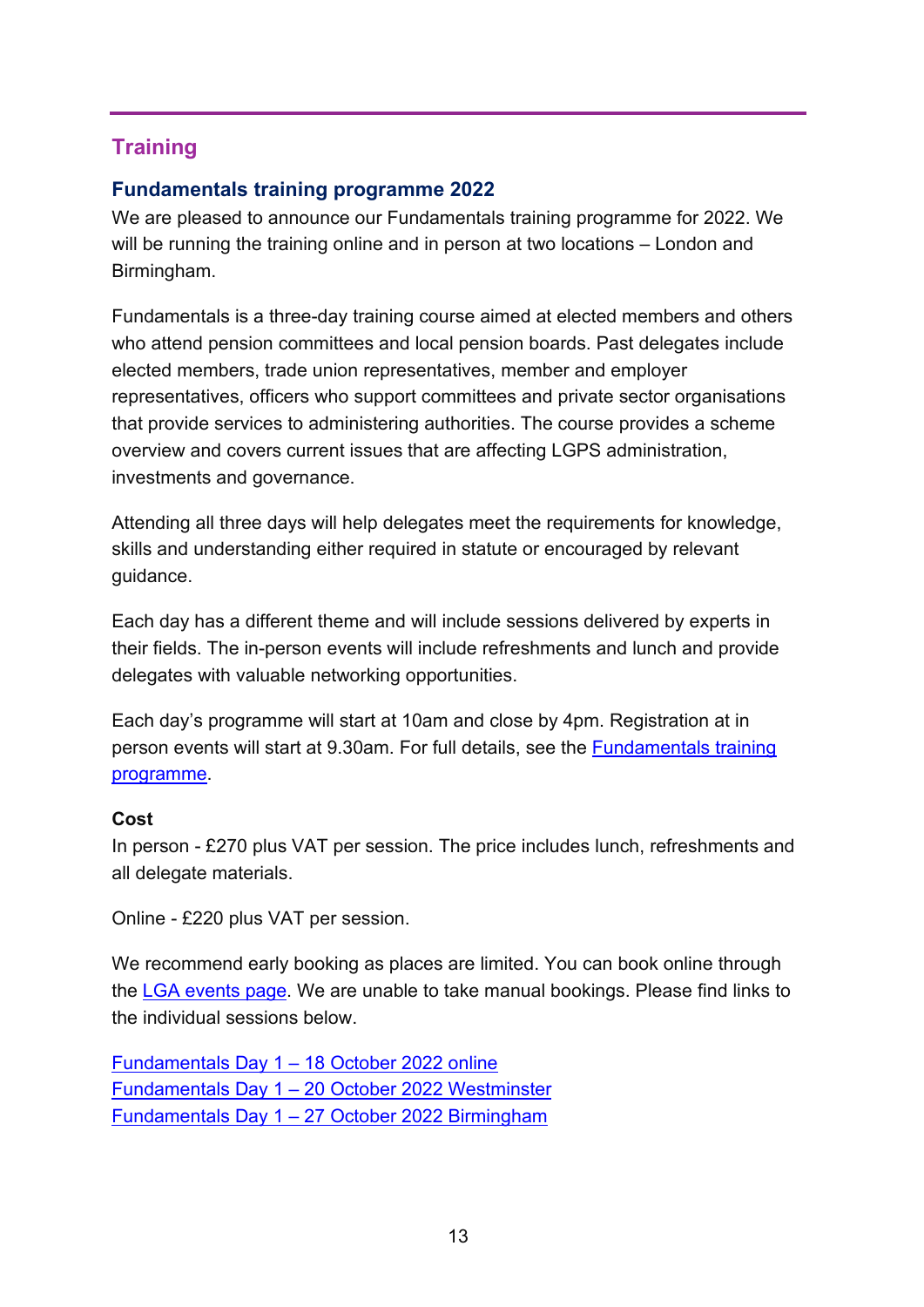Fundamentals Day 2 – [10 November 2022 Westminster](https://lgaevents.local.gov.uk/lga/frontend/reg/thome.csp?pageID=527008&eventID=1525) Fundamentals Day 2 – [16 November 2022 Birmingham](https://lgaevents.local.gov.uk/lga/frontend/reg/thome.csp?pageID=526667&eventID=1524) Fundamentals Day 2 – [22 November 2022 online](https://lgaevents.local.gov.uk/lga/frontend/reg/thome.csp?pageID=528372&eventID=1529)

Fundamentals Day 3 – [6 December 2022 Westminster](https://lgaevents.local.gov.uk/lga/frontend/reg/thome.csp?pageID=527349&eventID=1526) Fundamentals Day 3 – [14 December 2022 Birmingham](https://lgaevents.local.gov.uk/lga/frontend/reg/thome.csp?pageID=527690&eventID=1527) Fundamentals Day 3 – [20 December 2022 online](https://lgaevents.local.gov.uk/lga/frontend/reg/thome.csp?pageID=528713&eventID=1530)

### <span id="page-13-0"></span>**Employer and practitioner training**

There are places available on the following courses:

### **Employer role training (England and Wales)**

[7 June 2022 –](https://lgaevents.local.gov.uk/lga/frontend/reg/thome.csp?pageID=505613&eventID=1466) Manchester [28 June 2022 –](https://lgaevents.local.gov.uk/lga/frontend/reg/thome.csp?pageID=506636&eventID=1469) online [5 July 2022 –](https://lgaevents.local.gov.uk/lga/frontend/reg/thome.csp?pageID=508341&eventID=1474) Cardiff [19 July 2022 –](https://lgaevents.local.gov.uk/lga/frontend/reg/thome.csp?pageID=505954&eventID=1467) online [6 September 2022 –](https://lgaevents.local.gov.uk/lga/frontend/reg/thome.csp?pageID=506977&eventID=1470) London [13 September 2022 –](https://lgaevents.local.gov.uk/lga/frontend/reg/thome.csp?pageID=507318&eventID=1471) Leeds [15 September 2022 –](https://lgaevents.local.gov.uk/lga/frontend/reg/thome.csp?pageID=507659&eventID=1472) Birmingham [20 September 2022 –](https://lgaevents.local.gov.uk/lga/frontend/reg/thome.csp?pageID=508000&eventID=1473) Bristol

#### **Transfers (England and Wales)**

[14 June 2022 –](https://lgaevents.local.gov.uk/lga/frontend/reg/thome.csp?pageID=503226&eventID=1459) London [21 June 2022 –](https://lgaevents.local.gov.uk/lga/frontend/reg/thome.csp?pageID=502544&eventID=1457) Cardiff [23 June 2022 –](https://lgaevents.local.gov.uk/lga/frontend/reg/thome.csp?pageID=503567&eventID=1460) London [28 June 2022 –](https://lgaevents.local.gov.uk/lga/frontend/reg/thome.csp?pageID=502885&eventID=1458) Manchester

Please use the links above to make a booking. You can find out more information about location, prices and timings on the bookings page. If you are not able to secure a space on your chosen course, please contact us. We will consider all your requests when adding new events.

### <span id="page-13-1"></span>**Annual governance conference 2023**

Our annual governance conference retains its popular lunchtime to lunchtime schedule. It will take place on Thursday 19 and Friday 20 January 2023 at the Marriott Cardiff Hotel. We are currently finalising the programme and securing speakers. Booking will open in June.

If you would like to be notified when bookings open or if you have any questions about the conference, please email [elaine.english@local.gov.uk.](mailto:elaine.english@local.gov.uk)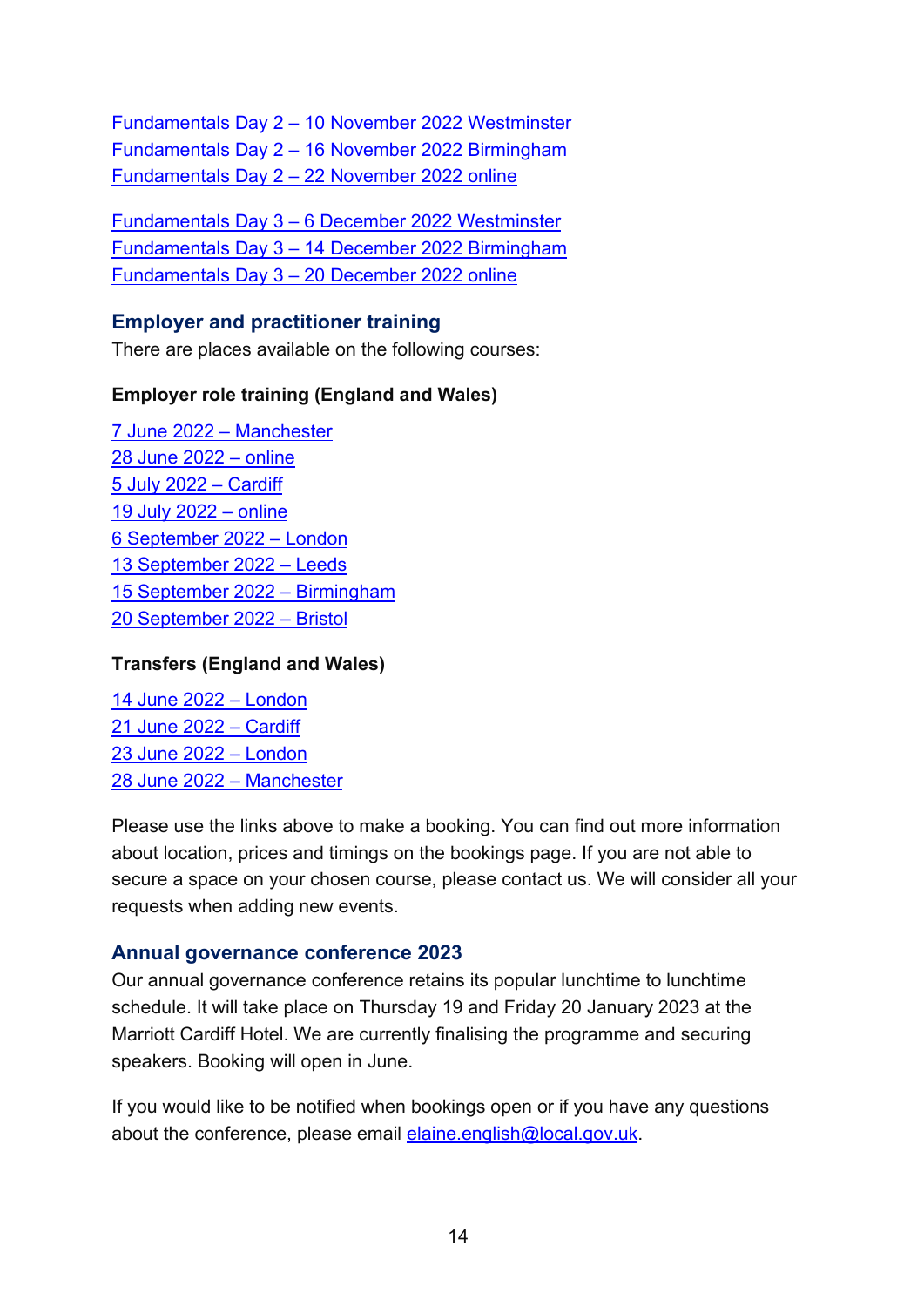### <span id="page-14-0"></span>**Wider landscape**

### <span id="page-14-1"></span>**PASA good practice guidance on defined benefit (DB) transfers**

The Pensions Administration Standards Association (PASA) has published [Good](https://www.pasa-uk.com/press-release-pasa-releases-good-practice-guidance-on-db-transfers/)  [Practice Guidance on DB transfers.](https://www.pasa-uk.com/press-release-pasa-releases-good-practice-guidance-on-db-transfers/) PASA President, Margaret Snowdon OBE said of the guidance:

"The guidance is designed to support transfer processes which contribute to a better end-to-end member experience, ensure members and adviser communications are timely and helpful and to protect members from pension scams. We ask for the industry to work together to make defined benefit transfers faster, safer and better in order to improve member outcomes."

### <span id="page-14-2"></span>**PASA releases cybercrime protection checklist**

The PASA Cybercrime and Fraud Working Group has published a [Cybercrime](https://www.pasa-uk.com/press-release-pasa-releases-cybercrime-protection-checklist/)  [protection checklist](https://www.pasa-uk.com/press-release-pasa-releases-cybercrime-protection-checklist/) for pension administrators. The checklist builds on cybercrime guidance published by the group in November 2020. It provides examples of steps administrators can take to assess their defences against cybercrime.

### <span id="page-14-3"></span>**Teachers' Pension Scheme grant guidance updated**

On 28 April 2022, the Government updated its [guidance on pension grants for](https://www.gov.uk/government/publications/teachers-pension-employer-contribution-grant-tpecg)  [schools, local authorities and music hubs.](https://www.gov.uk/government/publications/teachers-pension-employer-contribution-grant-tpecg) The guidance covers the grant for the financial year 2022 to 2023.

# <span id="page-14-4"></span>**Legislation**

#### <span id="page-14-5"></span>**Statutory Instruments**

[The Financial Guidance and Claims Act 2018 \(Commencement No. 9\) Regulations](https://www.legislation.gov.uk/uksi/2022/509/contents/made)  [2022](https://www.legislation.gov.uk/uksi/2022/509/contents/made)

### <span id="page-14-6"></span>**Scottish Statutory Instruments**

[The Local Government Pension Scheme \(Scotland\) \(Miscellaneous Amendment\)](https://www.legislation.gov.uk/ssi/2022/153/introduction/made)  [Regulations 2022](https://www.legislation.gov.uk/ssi/2022/153/introduction/made) [SSI 2022/153]

### <span id="page-14-7"></span>**Useful links**

[LGA Pensions page](https://local.gov.uk/our-support/workforce-and-hr-support/local-government-pensions)

[LGPS member website \(England and Wales\)](https://www.lgpsmember.org/)

[LGPS member website \(Scotland 2015\)](http://www.scotlgps2015.org/)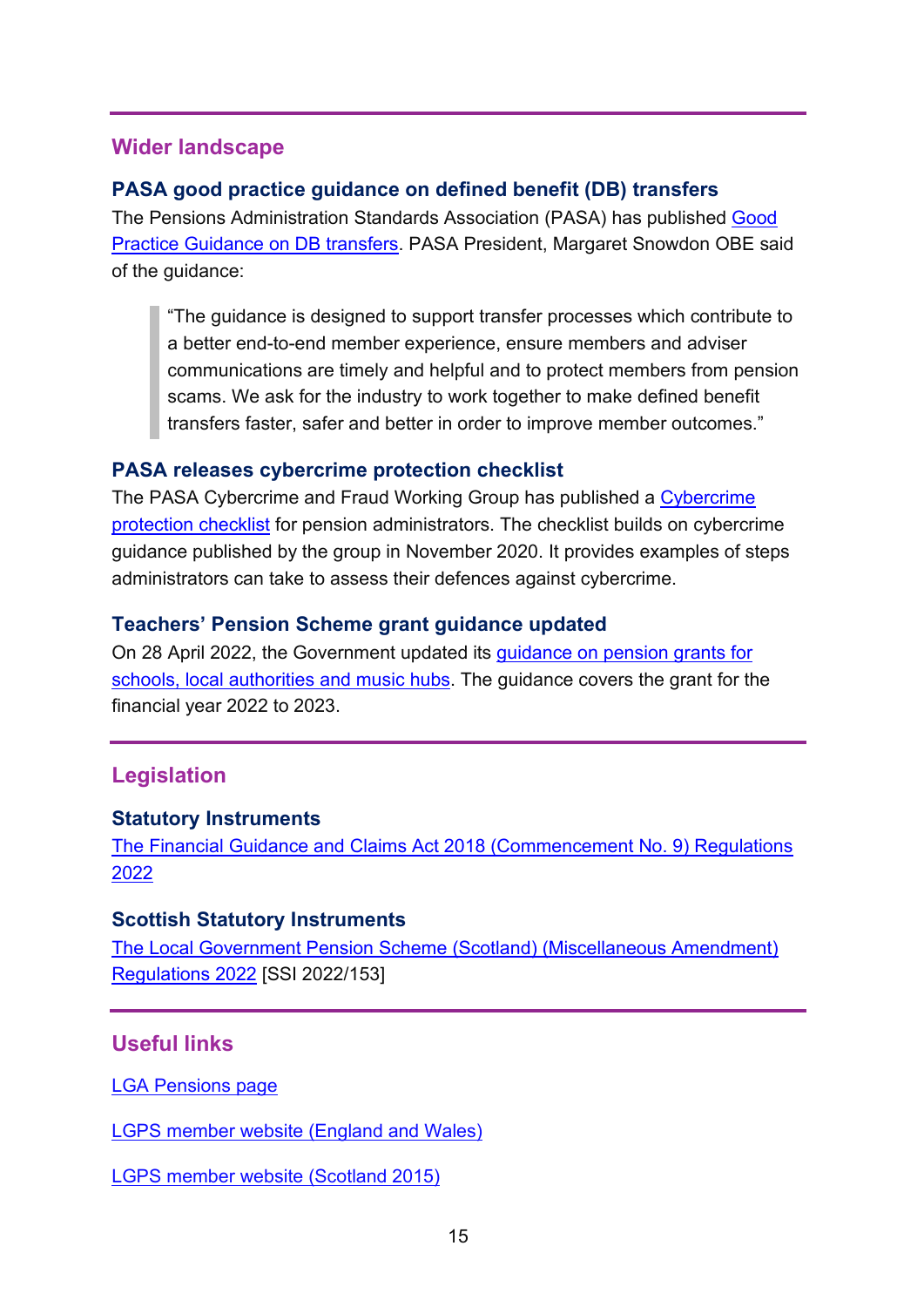[LGPS Advisory Board website \(England and Wales\)](http://www.lgpsboard.org/)

[LGPS Advisory Board website \(Scotland\)](http://lgpsab.scot/)

[LGPS Regulations and Guidance website \(England and Wales\)](http://www.lgpsregs.org/)

[LGPS Regulations and Guidance website \(Scotland\)](http://www.scotlgpsregs.org/)

[Public Sector Transfer Club](http://www.civilservicepensionscheme.org.uk/members/public-sector-transfer-club/)

[Recognised Overseas Pension Schemes](http://www.hmrc.gov.uk/pensionschemes/qrops-list.htm) that have told HMRC that they meet the conditions to be a ROPS and have asked to be included on the list.

### <span id="page-15-0"></span>**LGPS pensions section contact details**

If you have a technical query, please email [query.lgps@local.gov.uk](mailto:query.lgps@local.gov.uk) and one of the team's LGPS pension advisers will get back to you.

**Joanne Donnelly (Head of Pensions)** Telephone: 07464 532613 Email: [joanne.donnelly@local.gov.uk](mailto:joanne.donnelly@local.gov.uk)

**Lorraine Bennett (Senior Pensions Adviser – LGPC Secretariat)** Telephone: 07766 252847 Email: [lorraine.bennett@local.gov.uk](mailto:lorraine.bennett@local.gov.uk)

**Jayne Wiberg (Pensions Adviser – LGPC Secretariat)** Telephone: 07979 715825 Email: [jayne.wiberg@local.gov.uk](mailto:jayne.wiberg@local.gov.uk)

**Rachel Abbey (Pensions Adviser – LGPC Secretariat)** Telephone: 07827 307003 Email: [rachel.abbey@local.gov.uk](mailto:rachel.abbey@local.gov.uk)

**Steven Moseley (Pensions Adviser – LGPC Secretariat)** Telephone: 07780 227059 Email: [steven.moseley@local.gov.uk](mailto:steven.moseley@local.gov.uk)

**Karl White (Pensions Adviser (Training) – LGPC Secretariat)** Telephone: 07464 652886 Email: [karl.white@local.gov.uk](mailto:karl.white@local.gov.uk)